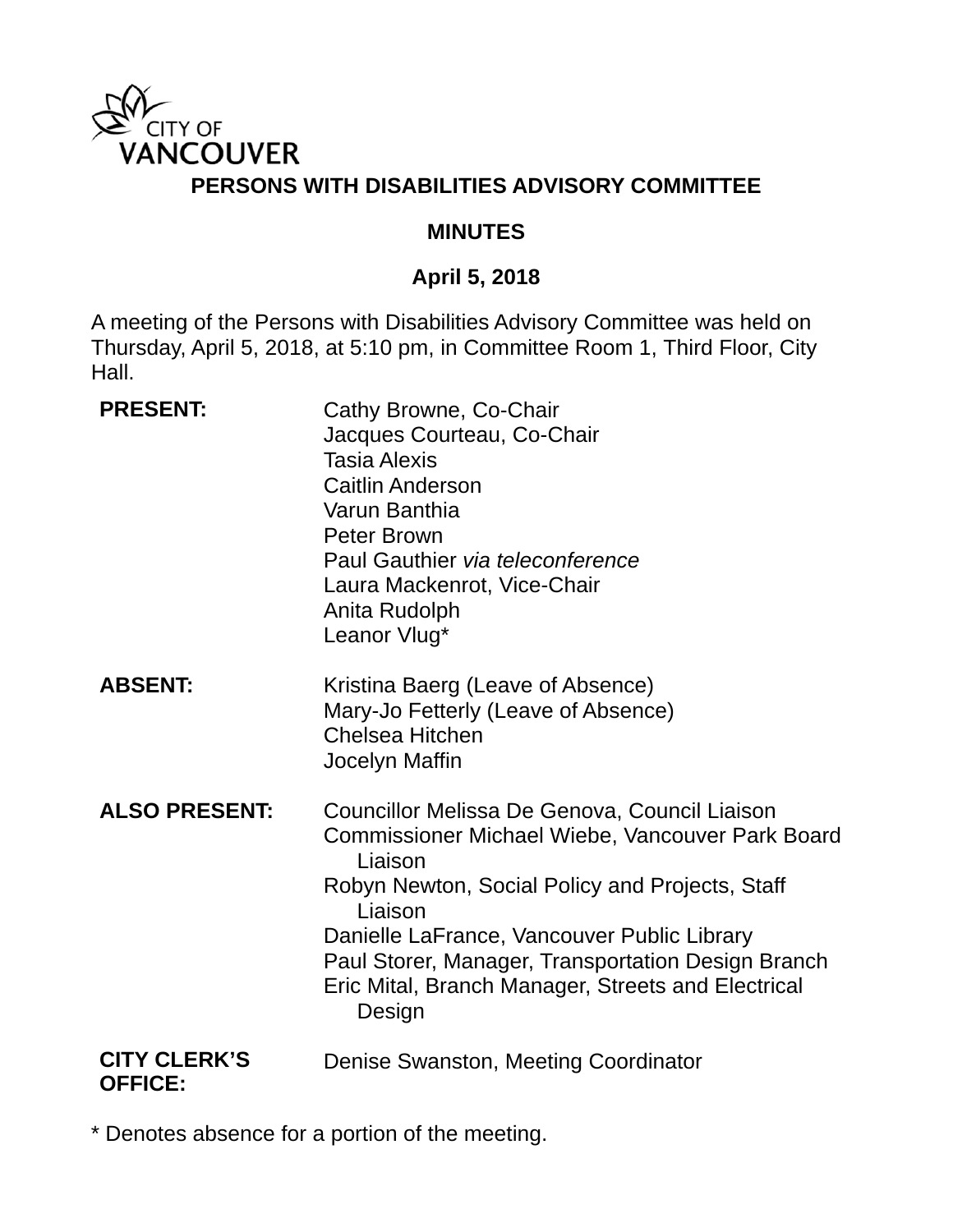#### **WELCOME**

Jacques Courteau, Co-Chair acknowledged that we are on the unceded homelands of the Musqueam, Squamish, and Tsleil-Waututh Nations and we give thanks for their generosity and hospitality on these lands.

## **Leave of Absence Requests**

MOVED by Peter Brown SECONDED by Anita Rudolph

> THAT the Persons with Disabilities Advisory Committee approve leaves of absence for Kristina Baerg and Mary-Jo Fetterly for this meeting.

CARRIED UNANIMOUSLY (Leanor Vlug absent for the vote.)

## **Approval of Minutes**

MOVED by Cathy Browne SECONDED by Anita Rudolph

> THAT the Persons with Disabilities Advisory Committee approve the Minutes from the meeting of February 1, 2018, as circulated.

CARRIED UNANIMOUSLY (Leanor Vlug absent for the vote.)

## **1. Subcommittee Reports**

## **a) Accessible City subcommittee**

Anita Rudolph, Accessible City subcommittee, provided an overview on

- Single Use Strategy
- Upcoming Accessible Design workshop
- Parks Accessibility and Inclusion workshop
- Accessible Path meeting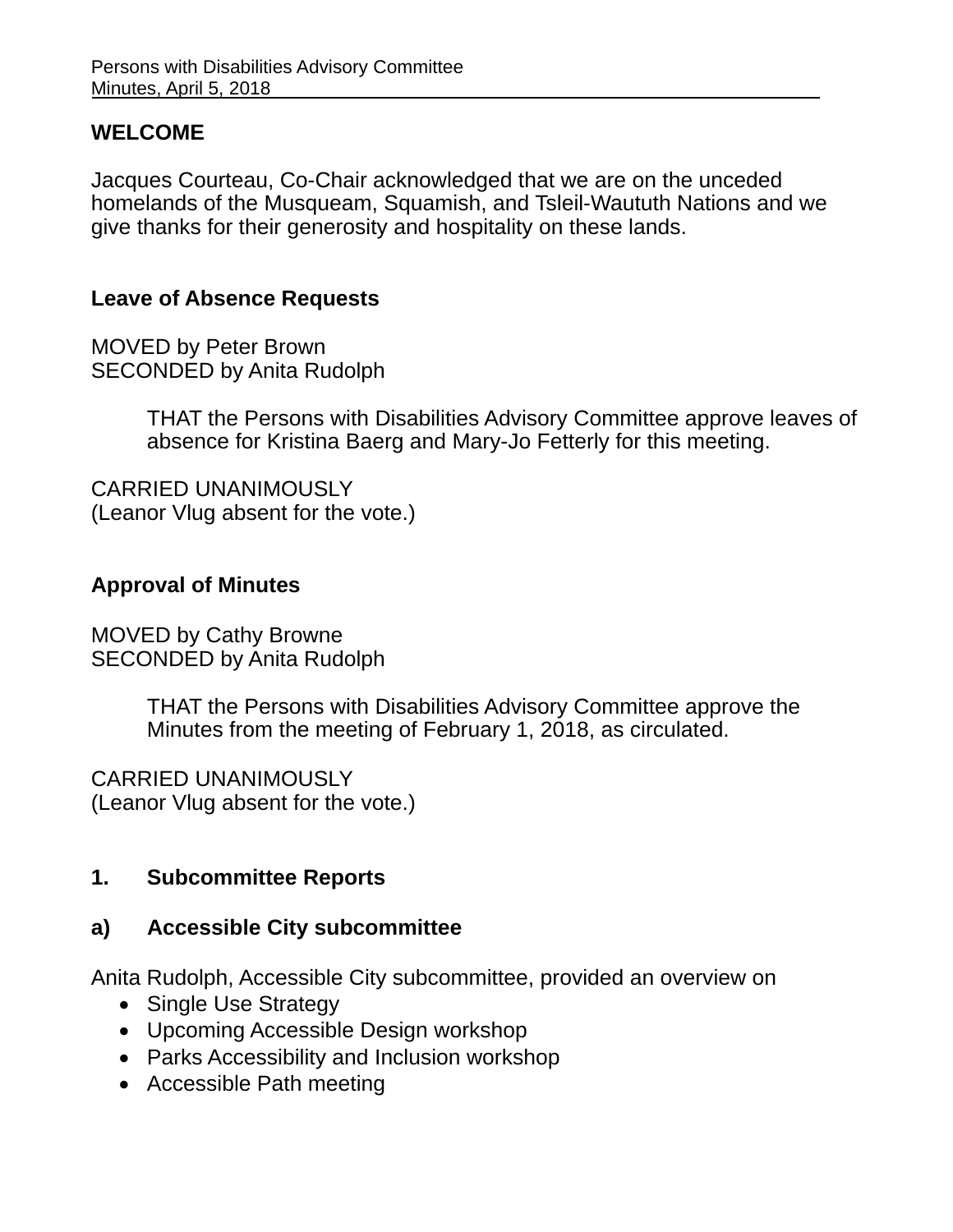# **b) Housing subcommittee**

Paul Gauthier, Housing subcommittee (via teleconference), summarized a meeting with Pearson Dogwood in relation to Parcel C, noting the presentation was well received by the subcommittee and felt their feedback had been taken into account.

The Co-Chairs agreed that a request for further follow up regarding landscape architect should be heard by the whole Committee.

# **c) Social Inclusion subcommittee**

Leanor Vlug, Social Inclusion subcommittee agreed to follow up with Rosemary Hagiwara, Chief Election Officer, regarding interpreters for the upcoming elections.

# **d) Transportation subcommittee**

Varun Banthia, Transportation subcommittee, reminded members to provide any feedback regarding accessibility of the double decker bus.

It was noted that there are a number of upcoming consultations that are being attended by various members of the Committee: Millennium Line Broadway Extension; new B-line buses; Cambie Street Bridge; West 10th, as well as a parking roundtable hosted by the Vancouver City Planning Commission.

Robyn Newton, Staff Liaison, noted there has been feedback from concerned citizens regarding the removal of parking spaces, and how that will impact persons with disabilities and their caretakers.

# **2. Liaison Update**

Councillor De Genova, Council Liaison, suggested arranging quarterly executive meetings with liaisons and Chairs, as she is often unable to attend the Committee's regular meetings.

Councillor De Genova then provided brief updates on the following:

- Cambie Phase 3
- Yaletown parking regulations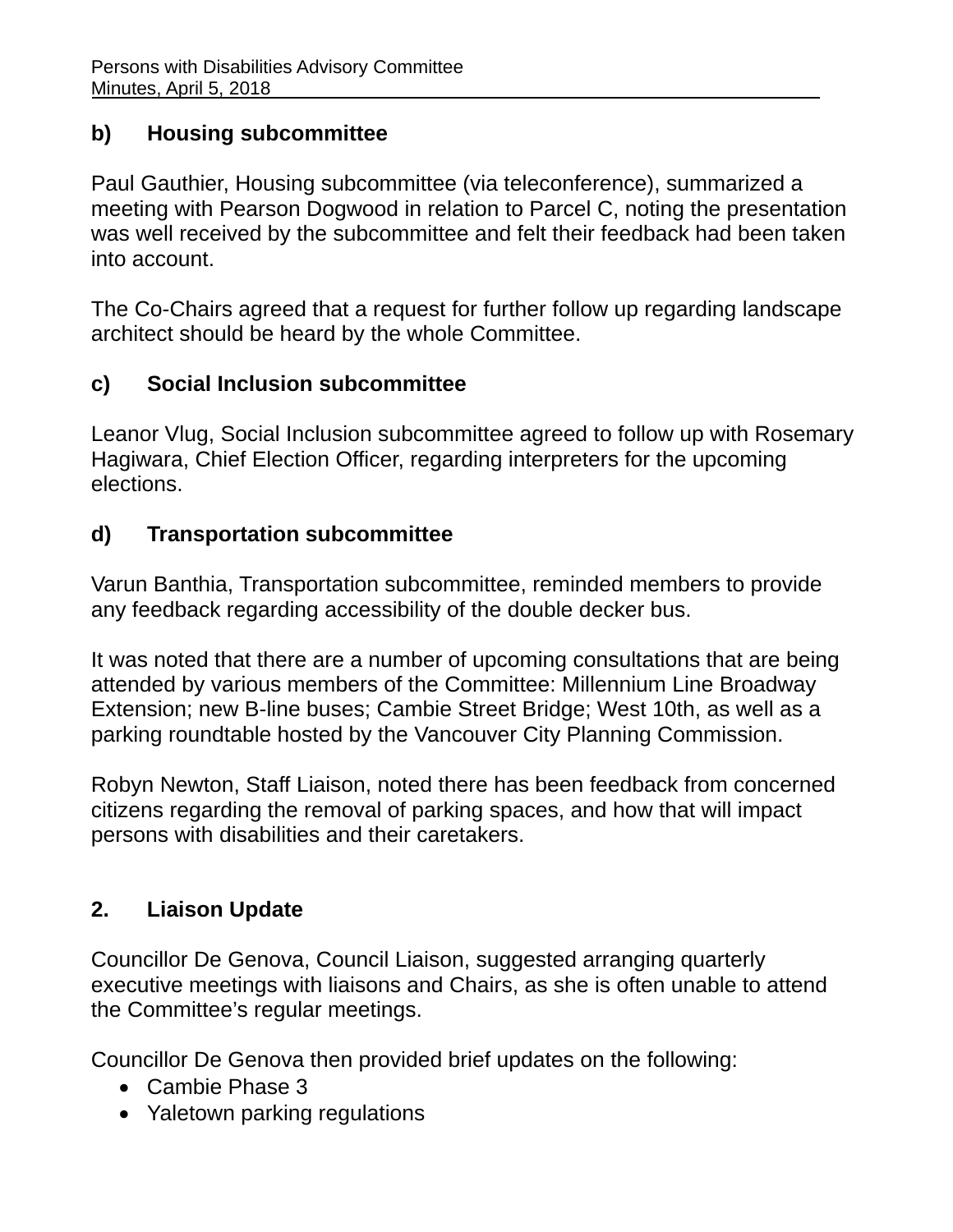Councillor De Genova thanked Jacques for speaking in support of Councillor Ball's motion regarding curb cuts.

Council minutes are available at:

https://covapp.vancouver.ca/councilMeetingPublic/CouncilMeetings.aspx

Robyn Newton, Staff Liaison, informed the Committee that new work is being done to create an "Equity Lens", to encourage all departments to view their work/projects from a lens that ensures equal access for all citizens (including accessibility).

Commission Wiebe, Park Board liaison, provided brief updates on the following:

- New Killarney Seniors Centre
- China Creek
- Tatlow Park
- Washrooms in Parks
- Renfrew Ravine's new accessible pathways
	- o Commissioner Wiebe agreed to follow up, as Committee has not been consulted.
- Digital mapping of facilities
	- o Co-Chairs indicated there is interest in participating/assisting with this project.
- Additional accessible beach mats with increased durability
- Accessible playgrounds

Park Board Committee minutes are available at: http://vancouver.ca/yourgovernment/regular-park-board-meetings.aspx

Danielle LaFrance, Vancouver Public Library, noted she will be promoting the accessible services offered by the library, as not many people know about them.

Co-Chair suggested connecting with Social Inclusion subcommittee.

Jacques Courteau, Co-Chair, raised a question to Paul Storer, Transportation Design, regarding the status of the accessible washrooms at Jim Deva Plaza.

• Paul agreed to follow up with Jacques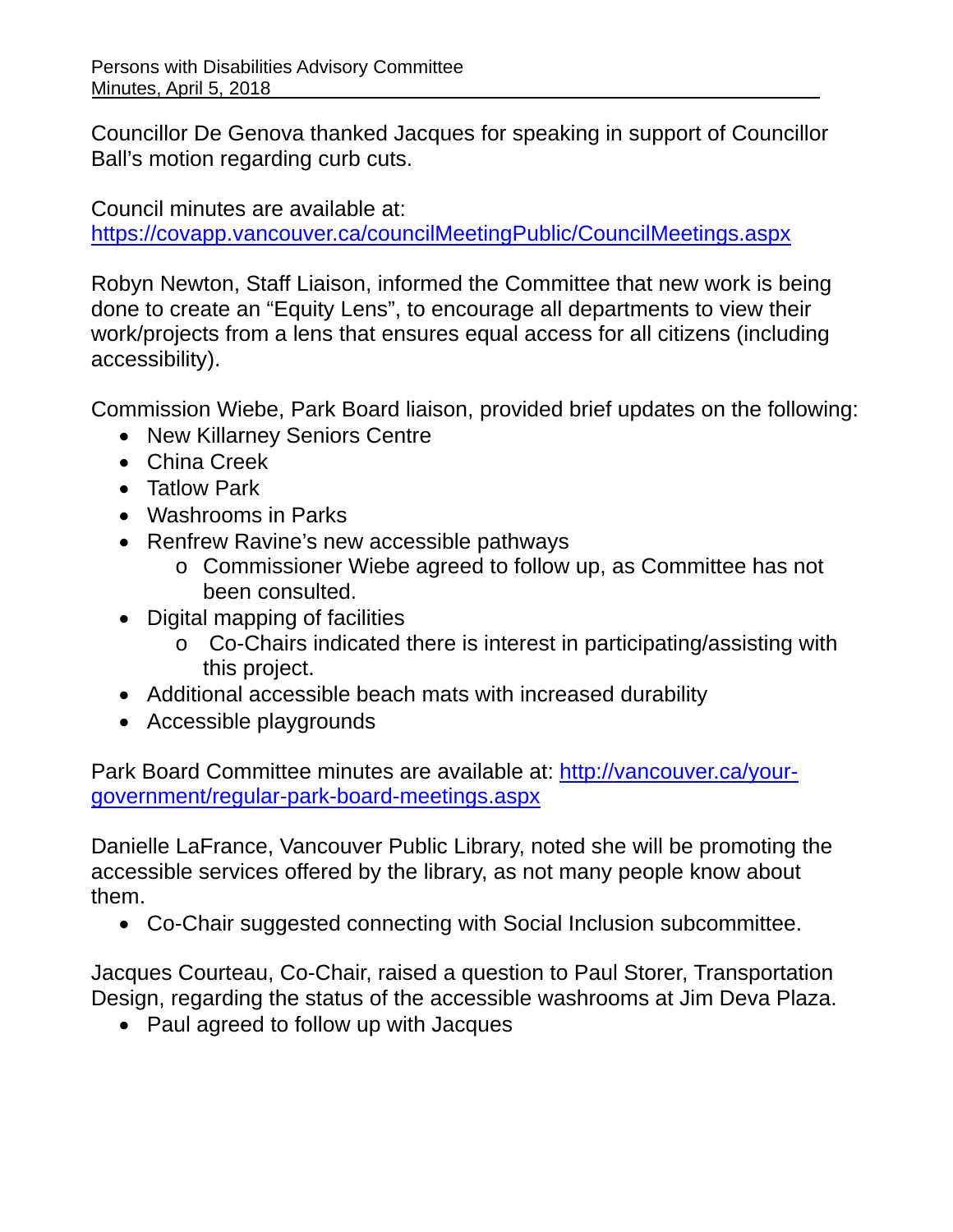## **3. Accessible City Strategy**

Following discussion, it was decided that the Co-Chairs would work with Councillor De Genova to craft a motion for Councillor De Genova to bring forward to an upcoming Council meeting.

MOVED by Tasia Alexis SECONDED by Laura Mackenrot

> THAT the Persons with Disabilities Advisory Committee authorizes the Co-Chairs of the Committee to send a letter, in principle, to the City Manager and relevant staff, outlining the need for an Accessibility and Inclusion Strategy in Vancouver.

CARRIED UNANIMOUSLY

### **4. Transportation Letter**

MOVED by Varun Banthia SECONDED by Cathy Browne

> THAT the Persons with Disabilities Advisory Committee authorizes the Co-Chairs of the Committee to send a letter to the Mobility Pricing Independent Commission, with copies to TransLink, and the Mayors' Council on Regional Transportation, outlining concerns and recommendations for any mobility pricing scheme being considered.

## CARRIED UNANIMOUSLY

#### **5. New Business**

None.